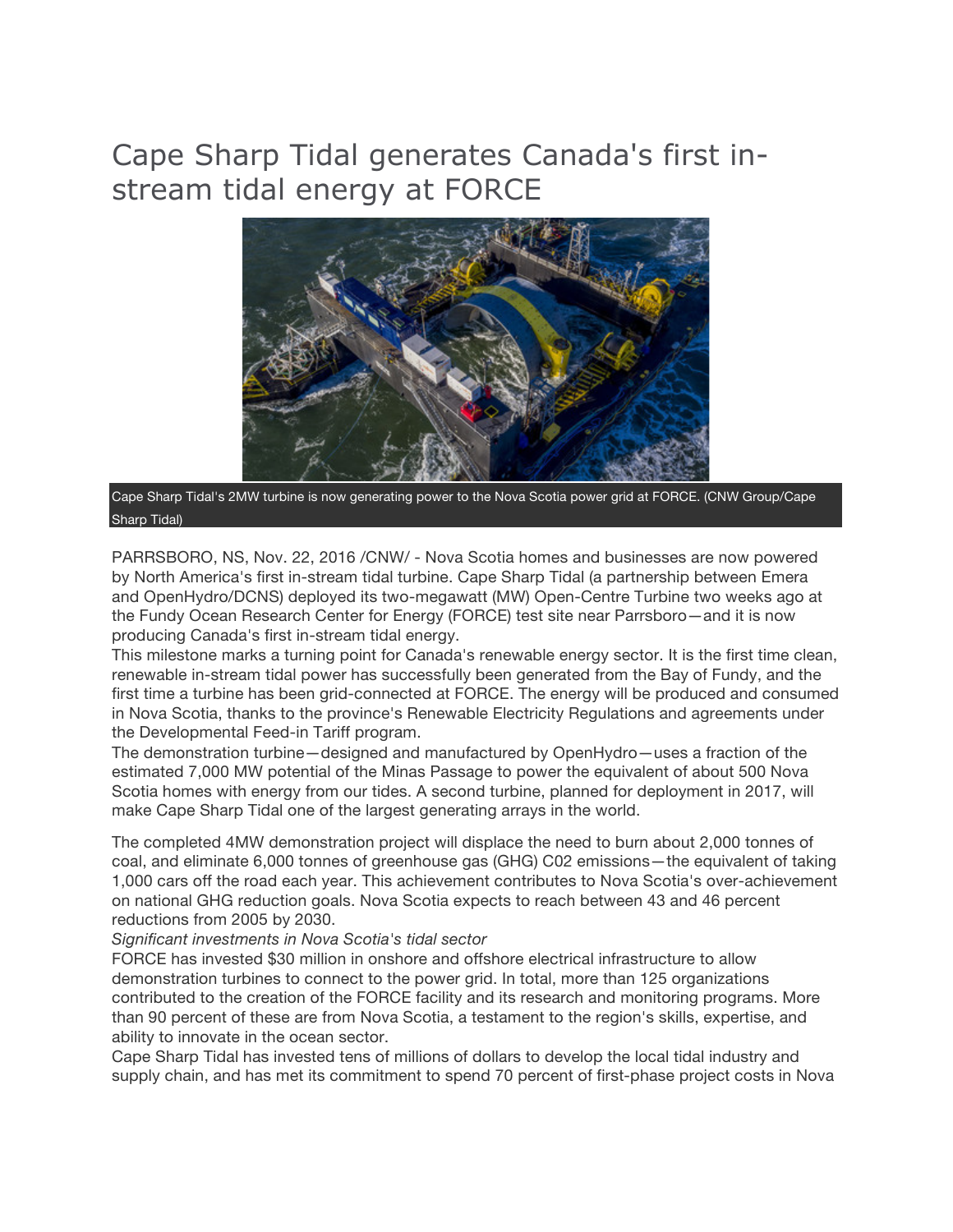Scotia. More than 300 people have been employed on the project in areas such as fabrication, environmental monitoring, engineering, health and safety, marine services and more. *Environmental monitoring programs are also underway*

This year, FORCE has collected additional baseline data on sound, and on fish and marine mammals. Cape Sharp Tidal now begins real time data monitoring from a combination of passive (icListen hydrophones) and active (Tritech Gemini) sonars mounted on the turbine, and from control sites to collect data on operational sound and ocean life interactions with the device. This work will complement additional fish, lobster, marine mammal, seabird and noise studies at FORCE. Monitoring reports will be shared with regulators and the public, and will contribute to a growing international body of research.

Monitoring to date at other tidal sites around the world has not observed a single collision between ocean life and turbines in a marine environment. Nova Scotia will now have the opportunity to test these findings in the Minas Passage.

#### **QUOTES**

"This is a proud, and historic moment in Nova Scotia's global leadership in the responsible development of a new and renewable energy source. As we make the first in-stream tidal energy connection to the Canadian grid, we are ushering in a new era in marine renewable energy and taking an unprecedented step toward a lower carbon future."

- Michel Samson, Minister of Energy

"This is a small but historic step in Nova Scotia's transformation from using imported coal to becoming a leader in clean, local energy. This achievement is the result of many people working to make all aspects of this project fit together – from environmental approvals to subsea cables to grid connection. How far can in-stream tidal grow? Now the most important research begins." - Tony Wright, General Manager of FORCE

"This is a huge achievement for Cape Sharp Tidal, a company combining DCNS, OpenHydro and our partner Emera. In two hours, within one tidal cycle, we deployed an Open-Centre Turbine in the Bay of Fundy and within 24 hours, secured the export of power to the Nova Scotian grid. The successful delivery of this turbine, the most powerful in North America, also represents a significant milestone for the global tidal industry. When it is joined by a second device in 2017, Cape Sharp Tidal will be one of the largest generating, in-stream tidal energy arrays anywhere in the world."

**-** Thierry Kalanquin, Chairman of OpenHydro and Senior Vice President, Energy and Marine Infrastructure at DCNS.

"Emera's investment in Cape Sharp Tidal is an investment in Nova Scotia's renewable energy future. We're already seeing growth and momentum in this new Nova Scotia tidal industry. It's a promising economic driver and an important local source of clean energy with benefits for the whole Province."

- Nancy Tower, Chief Corporate Development Officer of Emera Inc

#### FOR BROADCAST USE

North America's first in-stream tidal turbine is now powering homes in Nova Scotia. Last week, Cape Sharp Tidal installed a 2MW in-stream tidal turbine at the Fundy Ocean Research Centre for Energy, or FORCE, test site near Parrsboro.

The turbine is producing enough energy to power 500 Nova Scotia homes. This is the first of two demonstration turbines planned. Together, they will power 1,000 homes in Nova Scotia with a local, renewable energy source. Tidal energy holds great promise in tackling climate change. Just two turbines will displace 6,000 tonnes of GHG cO2 emissions. That's equal to taking more than 1,000 cars off the road every year.

FORCE will host five demonstration projects that will test their devices in the highest tides in the world. Nova Scotia stands to play a leading role in the global tidal energy industry.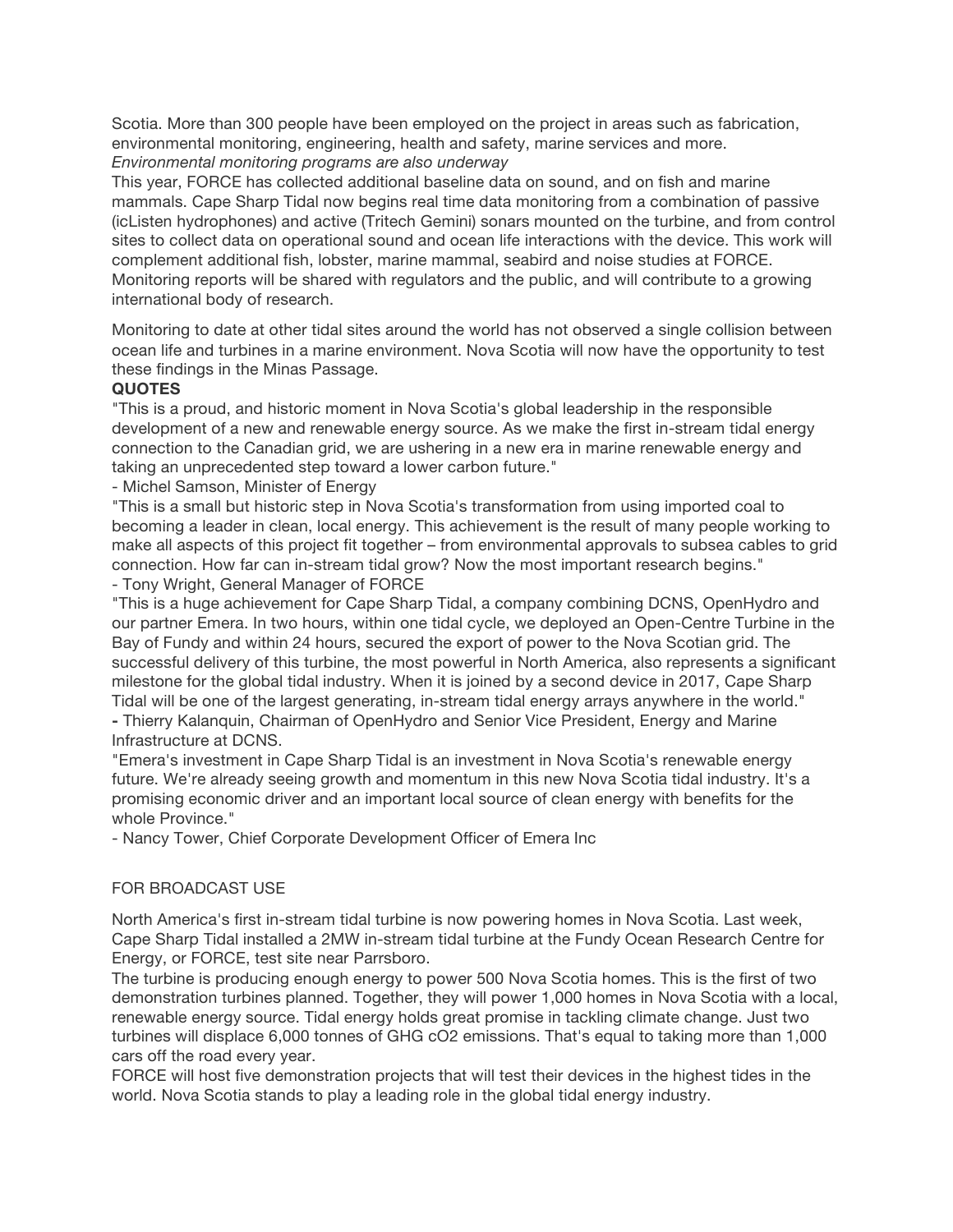Already more than 300 people are working on this project, and 250 Nova Scotia companies are involved in the tidal supply chain. Overall, Nova Scotia's tidal energy industry has potential to create up to 22,000 jobs and contribute as much 1.7 billion to the economy.

Cape Sharp Tidal is a partnership between Emera and OpenHydro, a DCNS company.

# **About Cape Sharp Tidal Venture**

Cape Sharp Tidal is a joint venture between Emera Inc. and OpenHydro, a DCNS company, with the objective to deploy a grid connected 4MW tidal array demonstration project in the Bay of Fundy at the Fundy Ocean Research Centre for Energy. This project has potential to be one of the world's first multi-megawatt arrays of interconnected tidal turbines, providing clean, renewable, predictable energy to more than 1,000 Nova Scotians.

More at capesharptidal.com

# **About OpenHydro, a DCNS company**

OpenHydro is a DCNS company specialising in the design, manufacture and installation of marine turbines generating renewable energy from tidal streams. The company's vision is to deploy turbine arrays under the surface of the oceans to produce energy silently, invisibly and with no impact on the environment. OpenHydro has achieved a number of industry firsts including being the first to deploy a tidal turbine at the European Marine Energy Centre (EMEC), the first to connect to and generate electricity from tidal streams onto the UK National Grid and the first to successfully demonstrate a method of safely and economically deploying and recovering turbines directly on the seabed. The deployment and recovery method delivers a step change in the economics of tidal energy.

OpenHydro has a project portfolio spanning Canada, France, Northern Ireland, Scotland, the Channel Islands and Japan, with utility partners including Emera, EDF, Brookfield Renewable Energy Group, SSE Renewables and Alderney Renewable Energy. OpenHydro has won a number of awards for its innovations in the field of renewable energy technology.

## More at openhydro.com and dcnsgroup.com

### **About Emera**

Emera Inc. is a geographically diverse energy and services company headquartered in Halifax, Nova Scotia with approximately \$28 billion in assets and 2015 pro-forma revenues of \$6.3 billion. The company invests in electricity generation, transmission and distribution, gas transmission and distribution, and utility energy services with a strategic focus on transformation from high carbon to low carbon energy sources. Emera has investments throughout North America, and in four Caribbean countries. Emera continues to target having 75-85% of its adjusted earnings come from rate-regulated businesses. Emera's common and preferred shares are listed on the Toronto Stock Exchange and trade respectively under the symbol EMA, EMA.PR.A, EMA.PR.B, EMA.PR.C, EMA.PR.E, and EMA.PR.F. Depositary receipts representing common shares of Emera are listed on the Barbados Stock Exchange under the symbol EMABDR.

More at: emera.com or at sedar.com

### **About FORCE**

FORCE is Canada's lead test facility for in-stream tidal energy technology, located in the Bay of Fundy. As a not-for-profit research lab, FORCE collaborates with government, industry, academia and the public to better understand if this technology can play a safe, effective role in Canada's energy future. Since 2009, FORCE has built the electrical infrastructure to allow instream devices to deliver power to the provincial grid, and in partnership with academic and research institutions, invested \$15 million in research, monitoring and the Fundy Advanced Sensor Technology program, increasing understanding and scientific knowledge of the Minas Passage. FORCE receives funding support from the Government of Canada, the Province of Nova Scotia, and participating developers.

More at fundyforce.ca